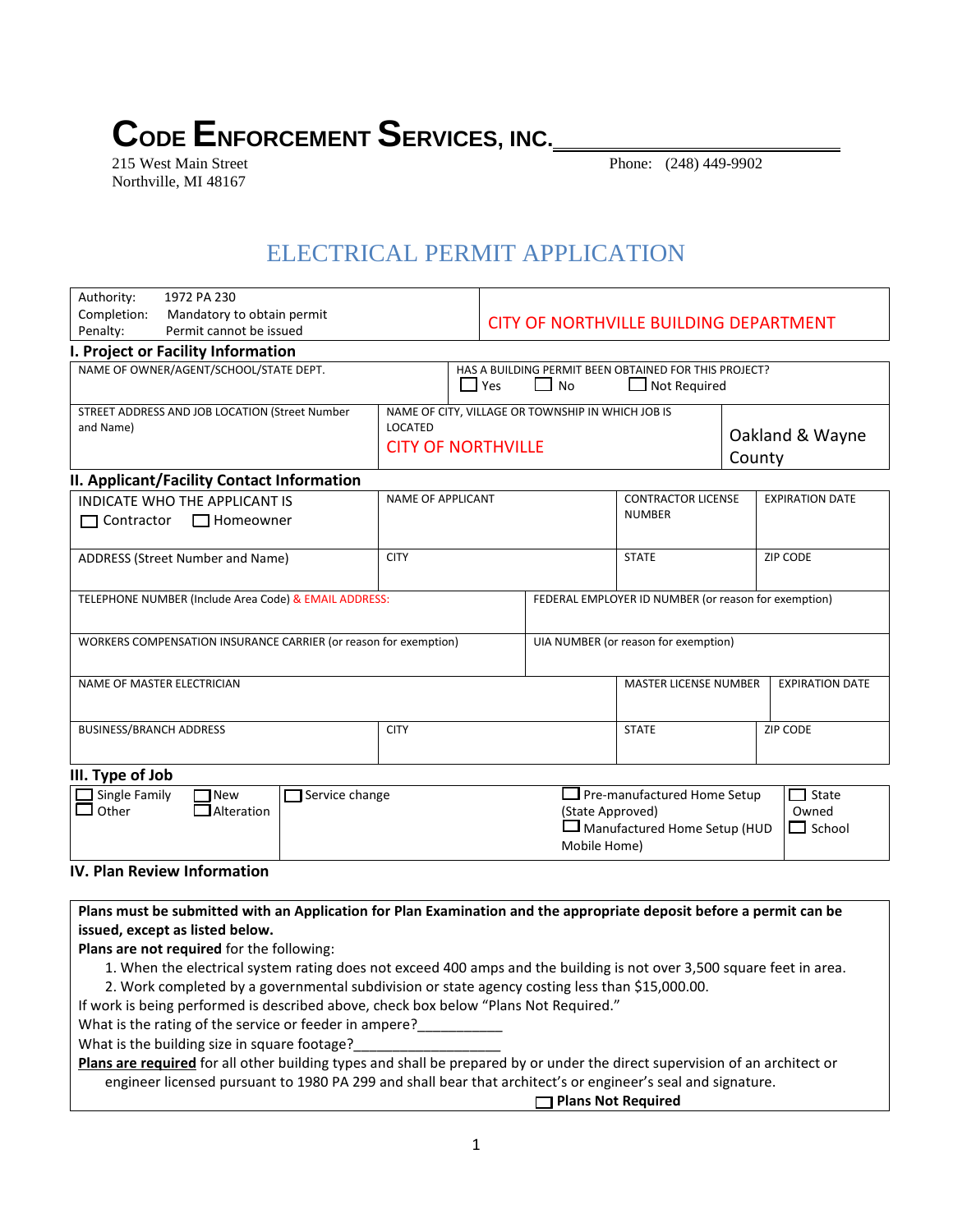## **V. Applicant Signature**

| Section 23a of the state construction code act of 1972 PA 230, MCL 125.1523A, prohibits a person from conspiring to<br>circumvent the licensing requirements of this state relating to persons who are to perform work on a residential building or |             |  |  |  |  |  |
|-----------------------------------------------------------------------------------------------------------------------------------------------------------------------------------------------------------------------------------------------------|-------------|--|--|--|--|--|
| a residential structure. Violators of Section 23a are subjected to civil fines.                                                                                                                                                                     |             |  |  |  |  |  |
| SIGNATURE OF CONTRACTOR OR HOMEOWNER (Homeowner's signature indicates compliance with Section VI.<br>Homeowner Affidavit)                                                                                                                           | <b>DATE</b> |  |  |  |  |  |
| Permit fee per adopted fee schedule = $\zeta$                                                                                                                                                                                                       |             |  |  |  |  |  |
| PLEASE MAKE CHECK OUT TO CITY OF NORTHVILLE                                                                                                                                                                                                         |             |  |  |  |  |  |
| <b>VI. Homeowner Affidavit</b>                                                                                                                                                                                                                      |             |  |  |  |  |  |
| I hereby certify the electrical work described on this permit application shall be installed by myself in my own home in which I am living or                                                                                                       |             |  |  |  |  |  |

I hereby certify the electrical work described on this permit application shall be installed **by myself in my own home** in which I am living or about to occupy. All work shall be installed in accordance with the Michigan Electrical Code and **shall not be enclosed, covered up, or put into operation** until it has been **inspected** and **approved** by the Township Electrical Inspector. I will cooperate with the Township Electrical Inspector and assume the responsibility to arrange for necessary inspections.

\_\_\_\_\_\_\_\_\_\_\_\_\_\_\_\_\_\_\_\_\_\_\_\_\_\_\_\_\_\_\_\_\_\_\_\_\_\_\_\_\_\_\_\_\_\_\_\_\_\_\_\_\_\_\_\_\_\_\_\_\_\_\_\_\_\_\_\_\_\_\_\_\_\_\_\_\_\_\_\_\_\_\_\_\_ \_\_\_\_\_\_\_\_\_\_\_\_\_\_\_\_\_\_\_\_\_\_\_\_\_\_\_\_\_\_\_\_\_\_\_\_\_\_\_\_\_\_\_\_\_\_\_\_\_\_\_\_\_\_\_\_\_\_\_\_\_\_\_\_\_\_\_\_\_\_\_\_\_\_\_\_\_\_\_\_\_\_\_\_\_

Give a brief job description: